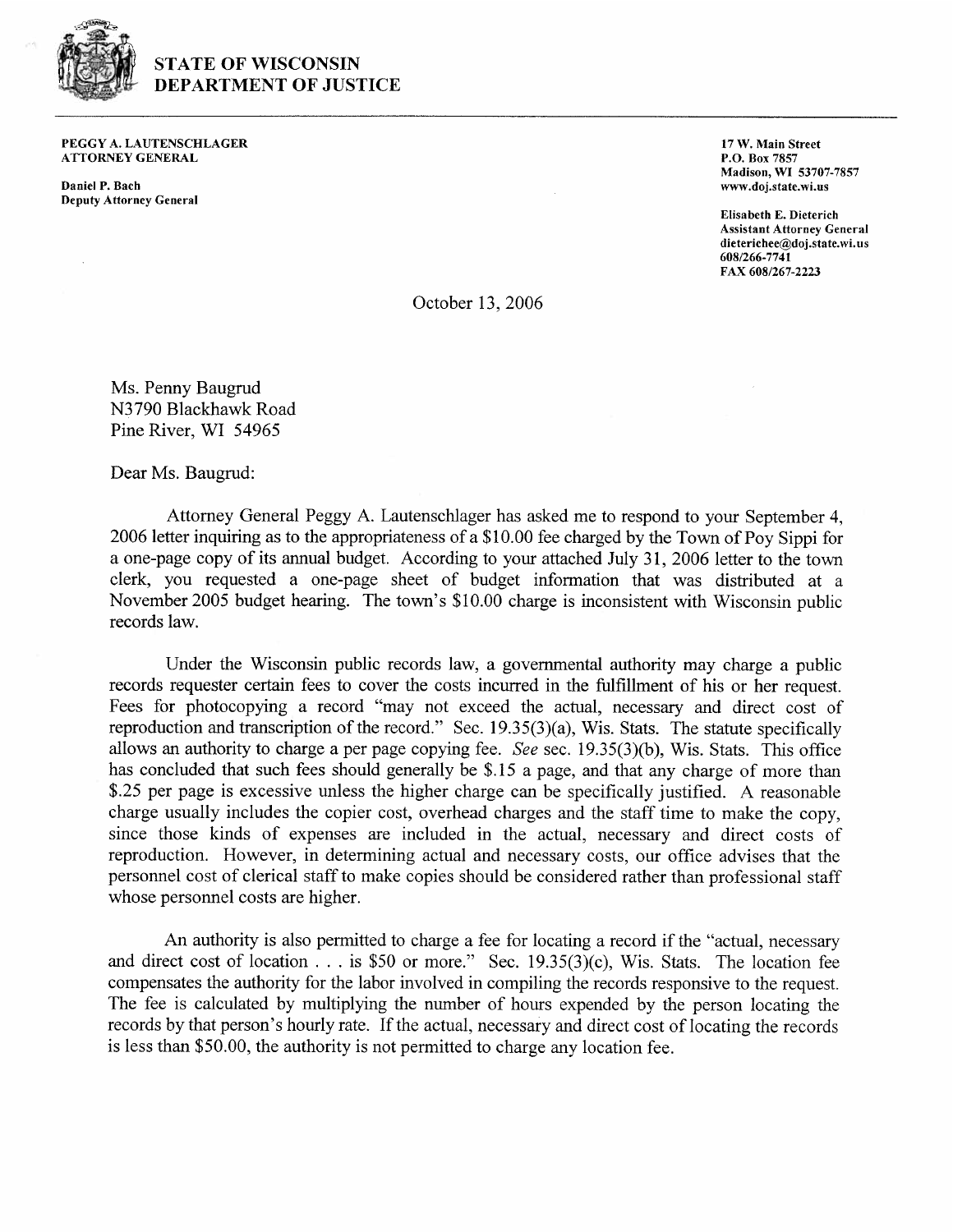Ms. Penny Baugrud October 13, 2006 Page 2

Finally, an authority may impose a mailing or shipping fee, which may not exceed the actual, direct and necessary cost of mailing or shipping. **See** sec. 19.35(3)(d), Wis. Stats.

The burden of justifying any charge is plainly on the authority, in this case the town. It is difficult to see how the town could justify a \$10.00 fee as the actual, necessary and direct cost of producing the one-page budget. Location fees may only be charged if the actual, necessary and direct cost of finding the record was over \$50.00. Unless the town can show that the actual, necessary and direct cost of staff time to find the budget sheet was over \$50.00, and the town charged you the difference between the location cost and \$50.00, the \$10.00 fee is not a valid location fee.

The \$10.00 charge could not feasibly be for the cost of mailing the document, because the only cost associated with mailing one page in an envelope provided by you is one \$.39 stamp.

This leaves us to consider whether the \$10.00 charge was the actual, necessary and direct cost of providing a copy of the budget sheet. It is unlikely that the town would be able to prove its flat fee of \$10.00 is the actual, necessary and direct cost of a photocopy of one page, even if the costs of equipment and labor are included. The town should be charging for the more inexpensive time of clerical staff to make copies, rather than professional staff. Further, the town should be charging the per page cost. Its fees are not per page if it charges the same \$1 0.00 fee for every request, regardless of length.

The only situation in which a governmental authority may charge copy fees in excess of the actual, necessary and direct cost of reproduction is when "a fee is otherwise specifically established or authorized to be established by law." Sec. 19.35(3)(a), Wis. Stats. The Attorney General has concluded that municipalities are not authorized to establish their own public records fee schedules, and they are therefore bound by section 19.35(3)(a) of the Wisconsin Statutes, unless a state statute sets a different fee. See 72 Op. Att'y Gen. 150, 151-52 (1983). I am not aware of any state statute authorizing a \$10.00 charge for a one-page budget sheet. Thus, unless the town can prove a state statute authorizes its \$10.00 fee, the town may not charge more than its actual cost for copies. The fee charged by the town appears to bear no relationship to the actual cost of copies, and it is therefore impermissible under the public records law unless the town can otherwise justify it.

I am copying the Town of Poy Sippi on this letter. The public records law should not be a source of revenue for governmental authorities; the law authorizes only the recoupment of the actual, necessary and direct costs of providing records. I would recommend that you request a refund for the amount of the fee that does not represent the actual, necessary and direct cost of producing the record and I would urge the town to grant that request. If you wish, you may also bring this matter to the attention of the Waushara County District Attorney, requesting that she